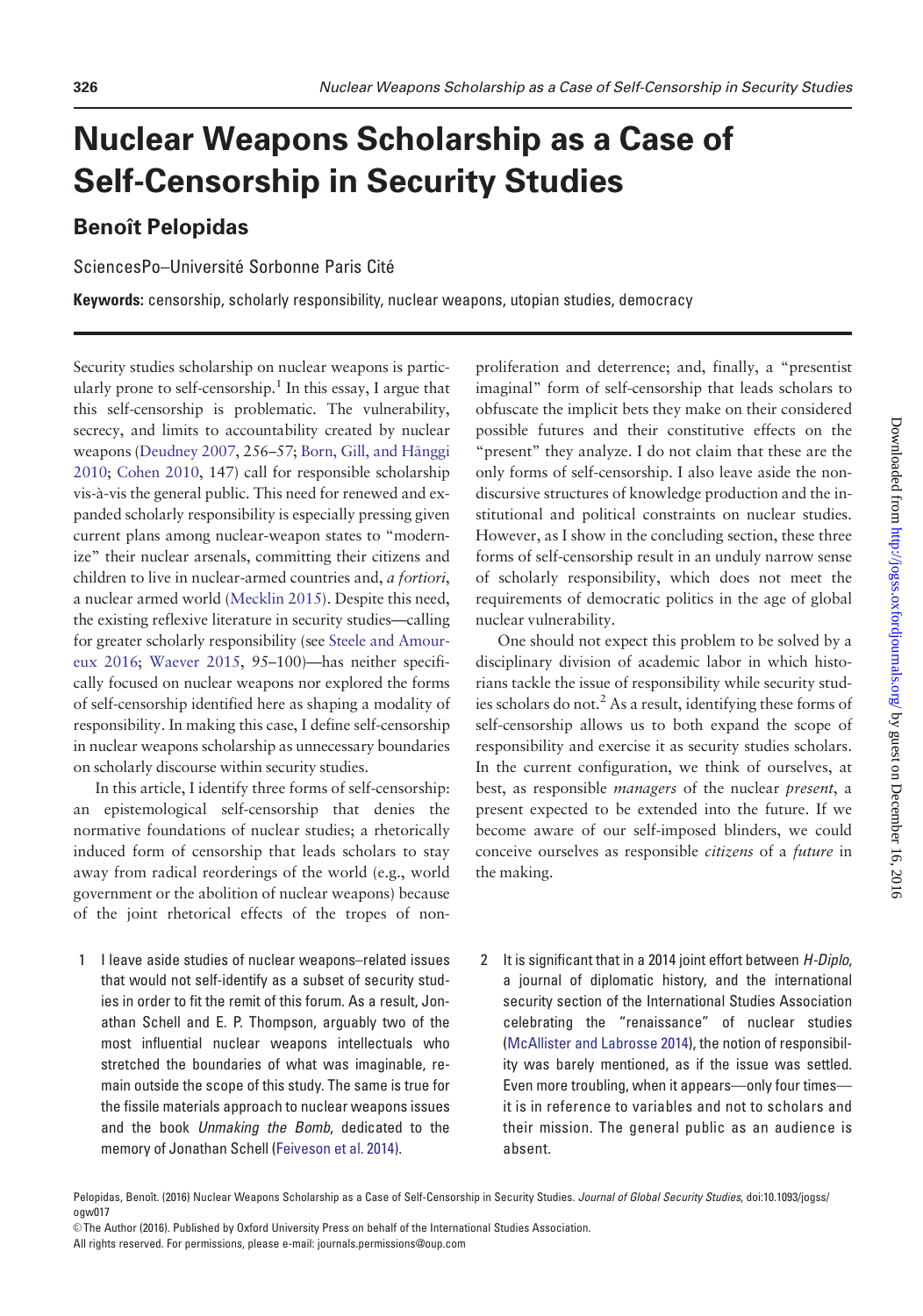## Epistemological Self-Censorship: Denial of the Normative Foundations of Nuclear **Studies**

Explicitly reflexive security studies scholars have not sustainably addressed nuclear weapons issues in spite of moments of engagement—that is, the post–Cold War, the Obama administration following the 2009 Prague speech, and the humanitarian impact initiative [\(Booth and Whee](#page-7-0)[ler 1992;](#page-7-0) [Burke 2009;](#page-8-0) [Masco 2015;](#page-8-0) [Peoples 2016](#page-9-0); [Ritchie](#page-9-0) [2012,](#page-9-0) [2013;](#page-9-0) [Burke 2016a\)](#page-8-0). As a consequence, [Buzan and](#page-8-0) [Hansen's \(2009](#page-8-0), 21) remark that "the majority of writings in ISS [International Security Studies] do not go to great length to discuss their analytical, normative, and epistemological assumptions" also applies to nuclear studies. Instead, the field reflects the primacy of a proclaimed quest for detached knowledge production, seen as a condition of objectivity, which is in turn perceived as a condition for the production of knowledge recognized as scientific [\(Douglas 2009,](#page-8-0) 46–47, 122–23; [Oren 2003](#page-9-0), 6). This is true of a majority of the recent English-language scholarship on nuclear issues, produced in and outside the United States.<sup>3</sup>

In such an epistemological context, it is worth following [Robert Cox's \(1981, 128\)](#page-8-0) classical advice: "There is accordingly no such thing as theory in itself, divorced from a standpoint in time and space. When a theory so represents itself, it is the more important to examine it as ideology and to lay bare its concealed perspective." It is not hard to find the purpose and normativity of nuclear studies. The field is fundamentally driven to avoid at least one form of nuclear war, the one in which no one survives. The variation is between those who implicitly see some use for nuclear weapons, up to limited nuclear war,

3 While it is true that important reflexive voices, which think beyond the three modalities of self-censorship defined here and articulate a notion of responsibility, like Nick [Ritchie \(2009,](#page-9-0) [2012](#page-9-0), [2013](#page-9-0)) and Anthony [Burke \(2009](#page-8-0), [2016b](#page-8-0)) among others, are non-US nationals, this should not hide the fact that the three features of scholarship identified in this article can be found in most mainstream security studies scholarship written in English, even by non-US scholars. The writings of leading Russian and Chinese scholars ([Arbatov 2012](#page-7-0); [Bin 2015](#page-7-0); [Zhang 2016\)](#page-10-0) fit the three criteria set above, with one nuance to be explored further below. Quite tellingly, the most recent scholarship on the rise of a Chinese school of international relations does not indicate a significantly different approach to nuclear weapons issues and the attached responsibility of scholars [\(Zhang and Chang 2016\)](#page-10-0).

as acceptable and those who see any nuclear explosion as unacceptable [\(Buzan and Hansen 2009,](#page-8-0) 115).

This perspective was more obvious in the early years of the nuclear age but became implicit and increasingly hidden as security studies disciplined itself as part of "International Relations" with a positivist understanding of science. For example, early debates about the possibility and utility of a pre-emptive or preventive war against the Soviet Union before it acquired nuclear weapons mostly took place among the RAND Corporation, US Air Force, and prominent public intellectuals [\(Goldstein](#page-8-0) [2006,](#page-8-0) 38), and was premised on the shared goal of avoiding a worse (nuclear) war [\(Trachtenberg 1991](#page-9-0), 100–  $107$ ).<sup>4</sup> Those who explicitly advocated for the use (or threatening advantage) of nuclear weapons wrote/spoke as if they regarded nuclear war as winnable so long as the Soviets were unable to retaliate. Those who were ambiguous about which capabilities the United States should use thought along similar lines as those that advocated for nuclear war. They either did not treat nuclear weapons as radically different from any other weapon [\(Cillessen](#page-8-0) [1998\)](#page-8-0) or thought that conventional war would "avoid atomic war," as Bertrand Russell told the Royal Empire Society on December 3, 1947 ([Perkins 1994,](#page-9-0) 137).<sup>5</sup> One finds a similar and striking commonalities between proponents of the manageability of limited nuclear war and escalation control, like Herman Kahn, and theorists like John Herz who saw the advent of the thermonuclear revolution as requiring radical change in the political organization of the world. Kahn clearly stated his purpose in On Thermonuclear War ([\[1960\]](#page-8-0) 2010, 7) as "avoiding disaster and buying time." One can at least agree with him on the fact that "there seems to be some consensus on what we are trying to avoid even if we cannot agree on what we are for" (7). Indeed, Herz did not agree with this managerial approach, but clearly expressed that the ther-

- 4 This already touches on the constitutive power of the imaginary of the future and its potential as source of self-censorship that I will focus on in the third section.
- 5 My argument does not apply to the entire US preventive war planning community. The plans for preventive war against the Soviet Union (Pincher in 1946, Broiler in 1947, and Crankshaft in 1948) did not mention a goal of nuclear war avoidance and unambiguously advocated the preventive use of nuclear weapons [\(Rosenberg and Ross](#page-9-0) [1990](#page-9-0)). Such planning moved to considerations of a preemptive war but continued at least through the Eisenhower and Kennedy administrations ([Trachtenberg 1991](#page-9-0), 132–46; [Burr 2001\)](#page-8-0). Thank you to Matthew Evangelista for forcing me to clarify this and helping me to do so.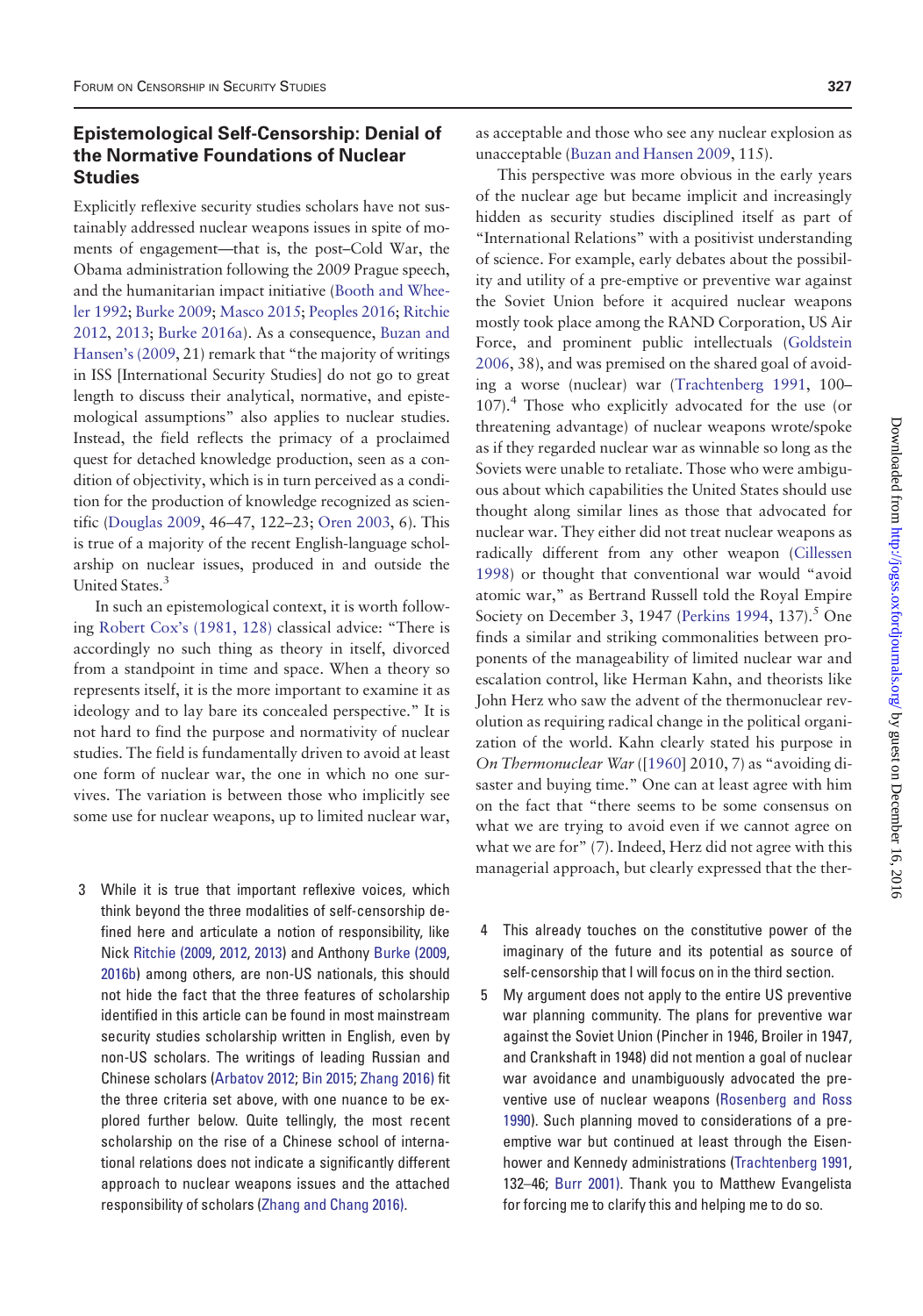monuclear revolution asked the scholar to take responsibility and to give up on the idea of disinterested (social) science. "The ideal of the uncommitted, ivory-tower researcher," wrote Herz, "had to be substituted by that of the 'homme engagé, if not homme révolté'"(quoted in [Sylvest and van Munster 2014](#page-9-0), 539 $.6$  Overall, the normative goal of some form of thermonuclear war avoidance *explicitly* united nuclear weapons scholarship before the ideal of disinterested scholarship orchestrated its obfuscation.

The imperative of disinterested social science did not change the shared goal: it just made it implicit or led scholars to manifest it in less obvious ways. Campbell [Craig's \(2003\)](#page-8-0) analysis of the intellectual itinerary of Kenneth Waltz, the most influential scholar in post– World War II international relations (IR) and security studies, strongly suggests this persisting foundation even after the rise of supposedly dispassionate and objective neorealism. [Craig \(2003\)](#page-8-0) shows that Waltz's epistemological as well as theoretical inconsistencies can be explained by failing efforts to obfuscate and neutralize his normative goal of thermonuclear war avoidance. Epistemologically, he first tried to circumvent the dilemma of the thermonuclear age in the name of a quest for dispassionate scholarship in Man, the State and War (1959). Waltz ended up implicitly, but decisively, recognizing his fundamental normative commitment to great-power peace and thermonuclear war avoidance in the last chapter of Theory of International Politics (1979). This commitment also led him to a theoretical inconsistency, most visible in his 1981 essay on "The Spread of Nuclear Weapons." In it, Waltz retreats from the primacy of structural factors as causes of great power peace to emphasize the primary importance of nuclear weapons [\(Craig 2003](#page-8-0), 117–65). Two more recent publications suggest the continued normative goal of thermonuclear war avoidance underpinning the writings on this subject: George Shultz and James Goodby's (2015) edited book The War That Must Never Be Fought, and Jeffrey [Larsen](#page-9-0) [and Kerry Kartchner's \(2014\)](#page-9-0) edited volume On Limited Nuclear War in the 21<sup>st</sup> Century. By referring to President Gorbachev and President Reagan's joint 1985 decla-

6 Herz's statement was typical of the classical realist tradition, which was fully aware of the impossibility of the disinterested scholar. For instance, Morgenthau ([1948,](#page-9-0) 7) wrote in his classic Politics Among Nations; The Struggle for Power and Peace, "no study of politics and certainly no study of international politics in the mid-twentieth century can be disinterested in the sense that it is able to ... pursue knowledge for its own sake."

ration that "a nuclear war cannot be won and must never be fought," the first book outlines an unconditional imperative of nuclear war avoidance ([Shultz 2015,](#page-9-0) xii). The second book is positioned toward the other end of the normative spectrum: nuclear war is a possibility, so we have to reduce its likelihood or reach. However, even with those assumptions, the imperative of avoidance of some form of nuclear war remains. In the second book, contributor Jim [Wirtz \(2014\)](#page-9-0) is as clear about this as Shultz is in the first one. He writes, "we especially want to avoid the occurrence of a desultory nuclear exchange involving a few score, or a hundred, nuclear detonations" ([Wirtz 2014,](#page-9-0) 263). Wherever you stand on the debates about inevitability and acceptability of limited nuclear war or nuclear weapons use as a scholar, there is a form of nuclear war that you are writing to prevent. This unspoken normative goal of thermonuclear war avoidance paves the way to a rhetorical source of selfcensorship that manifests itself most explicitly in the interplay between non-proliferation and deterrence.

# Rhetorical Self-Censorship: How the Interplay of Non-Proliferation and Deterrence Delegitimizes Transformative Ideas

(Non-)proliferation and deterrence are central notions in security studies focused on nuclear weapons. They are problematic and too often accepted as neutral analytical categories [\(Mutimer 2000](#page-9-0); [Pelopidas 2011](#page-9-0)). As I will show in this section, their articulation in the security studies literature fuels rhetorical self-censorship because it delegitimizes transformative thinking as unrealistic or dangerous.

Conceptual innovation in the nuclear conversation most often occurs within the boundaries set by these two categories.<sup>7</sup> For example, innovations are often about an adjective or a prefix: the most recent innovations would be winter-safe, tailored, or cross-domain deterrence; similarly, the 1990s imagined opaque proliferation, then counter-proliferation. One might argue that the notion of proliferation is actually in debate. However, the debate focuses mostly on its consequences instead of questioning the diagnosis, or the concept itself. Academics who want to go beyond the debate about the effects of the spread of nuclear weapons agree that what is happening in the

7 Once again, there are a few exceptions within security studies like Itty [Abraham's \(2006](#page-7-0), [2016\)](#page-7-0) notion of nuclear ambivalence, and a few fruitful conceptual innovations outside security studies like Gabrielle [Hecht's \(2006\)](#page-8-0) notion of nuclearity.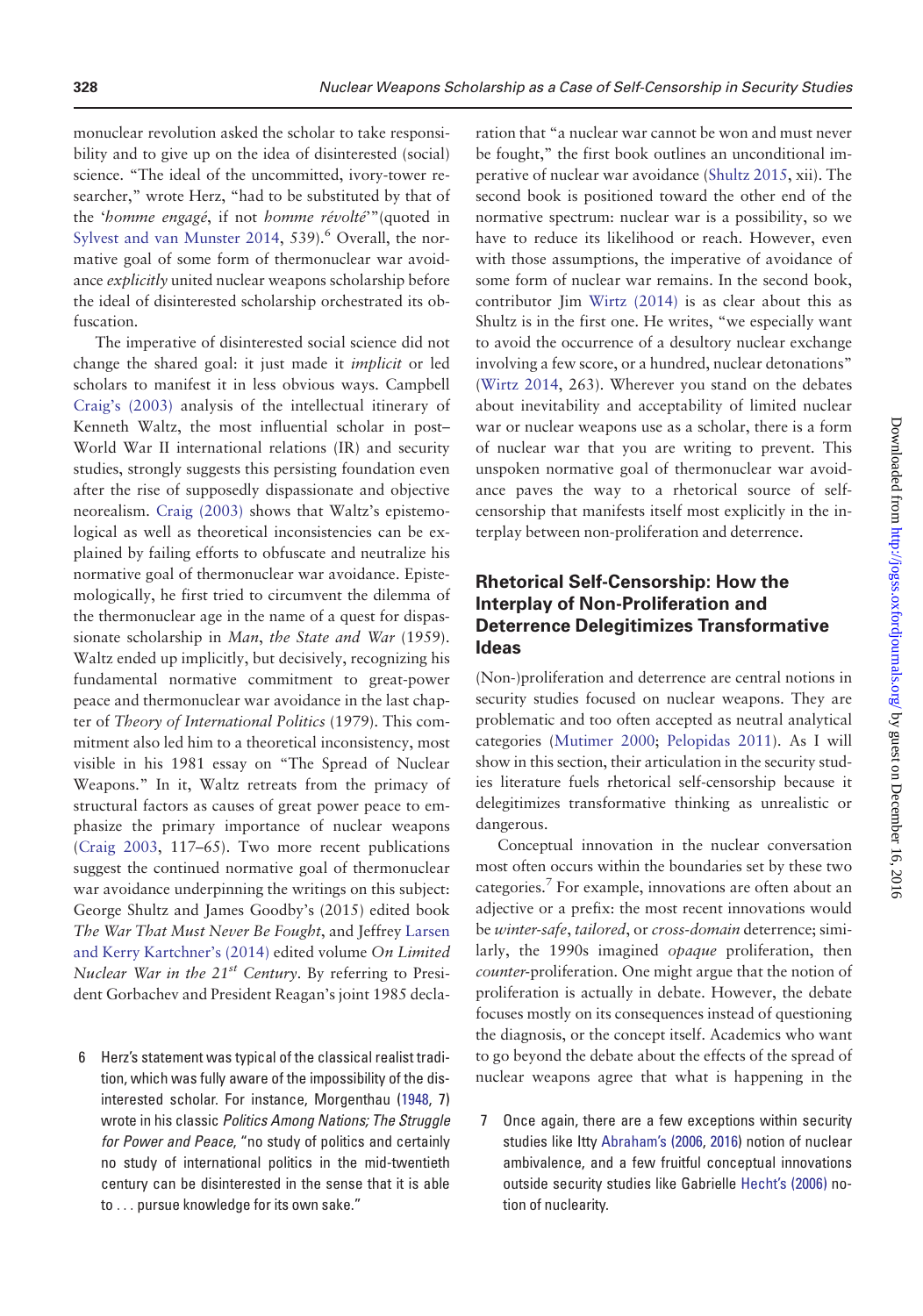world can be defined as proliferation even if definitions are inconsistent [\(Knopf 2002](#page-8-0); [Gavin 2012](#page-8-0); [Kroenig](#page-8-0) [2009;](#page-8-0) [Robinson 2015](#page-9-0)). One could even say that the opposition to nuclear proliferation was one of the few early agreements between the otherwise opposed traditions of peace research and strategic studies ([Buzan and Hansen](#page-8-0) [2009,](#page-8-0) 115). The concept of deterrence does not have any rival in the nuclear conversation. It has been under attack [\(MccGwire 1985,](#page-9-0) [2006;](#page-9-0) [Mueller 1988](#page-9-0); [Ritchie 2009;](#page-9-0) [Wilson 2008,](#page-9-0) [2012;](#page-9-0) [Avery 2012\)](#page-7-0) but remains an unavoidable category. As Jeff [Knopf \(2009](#page-8-0), 44) explains, "in a situation in which there is no effective defenses against ballistic missiles and good reasons to doubt that either disarmament or a first strike knock-out blow would be successful, most [US] leaders came to the conclusion that deterrence was the only feasible strategic option." Most English-language security scholarship has shared this mindset, debating which capabilities would best serve this strategy. Deterrence has been a "centrist compromise" between proponents of a nuclear first strike and proponents of disarmament ([Knopf 2009](#page-8-0), 44-46). The writings of some Chinese security studies scholars are noteworthy exceptions; they accept the category of "non-proliferation" but question the utility of deterrence by noting that threats presented to deter can actually have a compelling effect [\(Bin 2015,](#page-7-0) 358–59). Other Chinese scholars, however, still use the category of "minimum deterrence" ([Zhang 2016\)](#page-10-0). In sum, the central categories of deterrence and non-proliferation are presented as unavoidable subordinate goals to nuclear war avoidance.

Speech and writings based on the central concepts of proliferation and deterrence do double work and, as such, contribute to rhetorical self-censorship. Both proliferation and deterrence appear as purely descriptive categories, but they intend to be part of a self-denying or self-fulfilling prophecy. They describe the world, and at the same time, they act on it, with a very specific expected effect. In a context in which the spread of nuclear weapons is almost unanimously considered an un-desirable outcome (contra [Gallois 1961;](#page-8-0) [Waltz 1981\)](#page-9-0), announcing proliferation is a calling for urgent non/ counter-proliferation action. It is a practice intended to prevent proliferation from happening. As such, the prophecy of proliferation intends to be self-denying. Similarly, talking authoritatively in public about the efficacy of deterrence intends to give credibility to the deterrent threat and therefore to strengthen its effect. Saying "deterrence works" is intended to help it work better. It is meant to be a self-fulfilling prophecy. As a consequence, for these statements to be able to work better, and to serve better as instruments of nuclear war

avoidance, their authors have to deny their intention to produce an effect. They have to appear authoritative as descriptions (and nothing more) in order to have the intended effect. This is why I claimed at the end of the previous section that the unspoken normative goal of nuclear war avoidance is paving the way for rhetorical self-censorship under the concepts of non-proliferation and deterrence. Keeping the normative goals of nuclear weapons policy unspoken is perceived to be a condition for achieving them.

This double work of statements based on proliferation and deterrence opens two avenues for self-censorship. First, the descriptive ambitions of those statements open the way to self-censorship to avoid an accusation of being unrealistic—that is, incompetent, utopian, or naïve. Since these authoritative statements are presented as objective descriptions of the nuclear world, contrary statements could only be derived absent a sense of reality. In a field in which institutional recognition and specialized knowledge confer an entitlement to deference, such criticism can be particularly damaging. Second, statements expressing concerns with non-proliferation and deterrence can be stigmatized as dangerous. A scholar would be suspected of jeopardizing deterrence and compromising non-proliferation efforts by questioning their efficacy or the reality of the diagnoses of proliferation and deterrence.

In sum, once (non-)proliferation and deterrence are both accepted as valid descriptions of the world and desirable outcomes, questioning these categories as diagnoses appears unrealistic; questioning the actual effects of prophecies appears dangerous. It is true that the commitment to disinterested scholarship explored above makes it harder, in a scholarly setting, to acknowledge that the statements based on proliferation and deterrence have intended effects, which in turn limits censorship explicitly based on the suspicion that questioning non-proliferation and deterrence policies would be dangerous. At the same time, this limitation may give more authority to the statements about proliferation and deterrence since, as suggested earlier, denying their intention to produce an effect is required for those statements to possibly have such an effect. As a result, lack of realism is a more frequent base for censorship than suspicions of danger of such statements, but the latter are implicitly empowered by their inability to be expressed. Overall, both of those categories assume a world made of nation-states, thermonuclear weapons, and no world government. Therefore, in a scholarly conversation within the boundaries set by those categories, and as a result of this rhetorically induced censorship, such a world appears as the only conceivable one.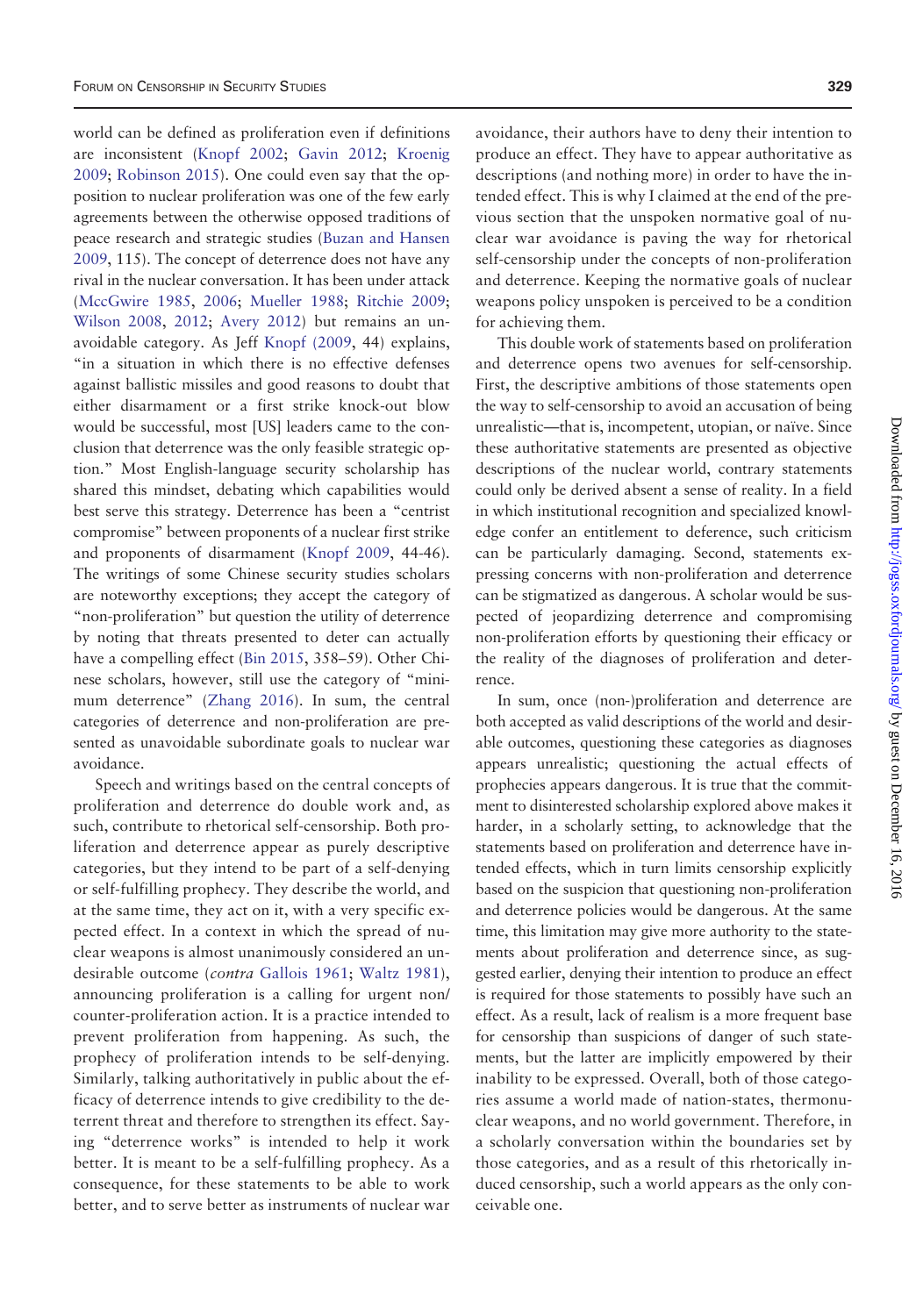#### Imaginative Self-Censorship: Obfuscation of the Role of Possible Futures

If one adds the requirement for policy recommendations and predictions among the leading journals in the field of security studies [\(Keylor 2015,](#page-8-0) 12; [Walt 2005](#page-9-0), 31–34; [Ward 2016](#page-9-0), 84–87) to the unspoken normative foundation of nuclear studies and the rhetorical straitjacket of non-proliferation and deterrence, the scope of possible futures that nuclear weapons scholars consider becomes a third potential locus for censorship. Knowledge claims about the future are constituted from the possibilities of the present world—a world in which no one has experienced nuclear war or a catastrophic failure of nuclear deterrence ([Mallard and Lakoff 2011;](#page-8-0) [Connelly et al. 2012](#page-8-0)). As a matter of fact, the future is expected to play a role in the concluding section of policy-relevant scholarship. But it is not any kind of future; it is a bounded set of possible futures derived from patterns that a positivist research program should have identified in the past and that the scholar is expected to extend into the future [\(Williams](#page-9-0) [1993;](#page-9-0) [Berenskoetter 2011,](#page-7-0) 657–60; [Waever 2015](#page-9-0), 95).<sup>8</sup>

The existing presentism in security studies (see [Buzan](#page-8-0) [and Little 2000,](#page-8-0) 30) invokes modalities of the future that, in turn, constitute a third form of self-censorship: "imaginative self-censorship." There are instances in which scholarly conceptions of the future frame how we treat the world today [\(Baylis and O'Neill 2000](#page-7-0); [Masco 2015;](#page-8-0) [Mueller 2013;](#page-9-0) [Sylvest and van Munster 2014](#page-9-0), [2016;](#page-9-0) [Zwald 2013\)](#page-10-0). Consider, for instance, discussions of a world government by [Craig \(2008\)](#page-8-0) and [Deudney \(2007\).](#page-8-0) Craig is a useful break from imaginative self-censorship but, as suggested above, is premised on an explicit recognition of the normative purpose of nuclear scholarship and a strong critique of the boundaries imposed by the rhetoric of non-proliferation ([Craig 2003](#page-8-0), [2008;](#page-8-0) see also [Craig and Ruzicka 2013\)](#page-8-0). The best studies of the constitutive force of the future remain outside the scope of security studies, or do not engage with nuclear weapons related problems (see [Andersson and Rindzeviciute 2015\)](#page-7-0).

The constitutive effect of our imagined future can be presented as follows: the further you locate the catastrophic failure of nuclear deterrence into the future, and the

8 Jenny [Andersson \(2015\)](#page-7-0) has shown how the second generation of "futurists" after World War II around Johan Galtung called upon human imagination to generate alternative futures and to resist the colonization of the future by existing orders via the claims of prediction, forecasting, and modeling. They would definitely not label themselves as "security studies" scholars, though, so I leave them out of this article.

least destructive you imagine it to be, the easier it is avoid problematizing the existing combination of nation-states, thermonuclear weapons, and no world government. Therefore, to illustrate this claim about the role of imagined nuclear futures in the boundaries of what scholars can think about in their analyses of the contemporary world, I use the two above-mentioned features: the expected chronology of future events and the expected consequences of deterrence failure.

In terms of expected chronology of the future, I consider the four following events: a radical technological change making nuclear deterrence less problematic; a non-nuclear-related disaster, the outcome of which would not be more acceptable than a nuclear weapons disaster; the advent of an existential threat against which the use of nuclear weapons are imagined to be indispensable; and a failure of nuclear deterrence with catastrophic consequences. No one can know whether those events will unfold or, if so, in what order; it is ultimately speculative, and informed by the ethical and political preferences, as well as the imagination, of the person who makes the ordering.

Similarly, since we have no experience of failure of nuclear deterrence leading to a nuclear explosion, one cannot know for sure what the consequences of such an event would be. We can determine the humanitarian consequences of an explosion from a given device with a given yield at a specified altitude and under certain wind conditions, but the ultimate assessment of those consequences depends on speculative bets on escalation, escalation control, and the resilience of the society that might survive it. Both the ordering of those types of events and the expected effects of a catastrophic failure of nuclear deterrence are outside the realm of the knowable, but they affect the way we think about the present.

Two expected chronologies of future events facilitate the acceptance of the status quo: (1) nuclear weapons are needed, or (2) a large-scale non-nuclear disaster hits before deterrence fails catastrophically. The first one is based on the idea that humanity will face an existential threat against which nuclear weapons are indispensable before deterrence fails catastrophically. In the existing literature, this existential threat takes two forms: a large asteroid on a collision course with planet Earth, which could only be destroyed or deflected by the use of nuclear weapons against it, or an aggressive regime that can only be deterred by nuclear threats ([de Groot 2004,](#page-8-0) 259; [Colby 2013,](#page-8-0) 67). $\degree$  In sum, claiming that nuclear weapons

9 For accuracy's sake, one has to recognize that NASA has been developing alternatives to asteroid-busting nu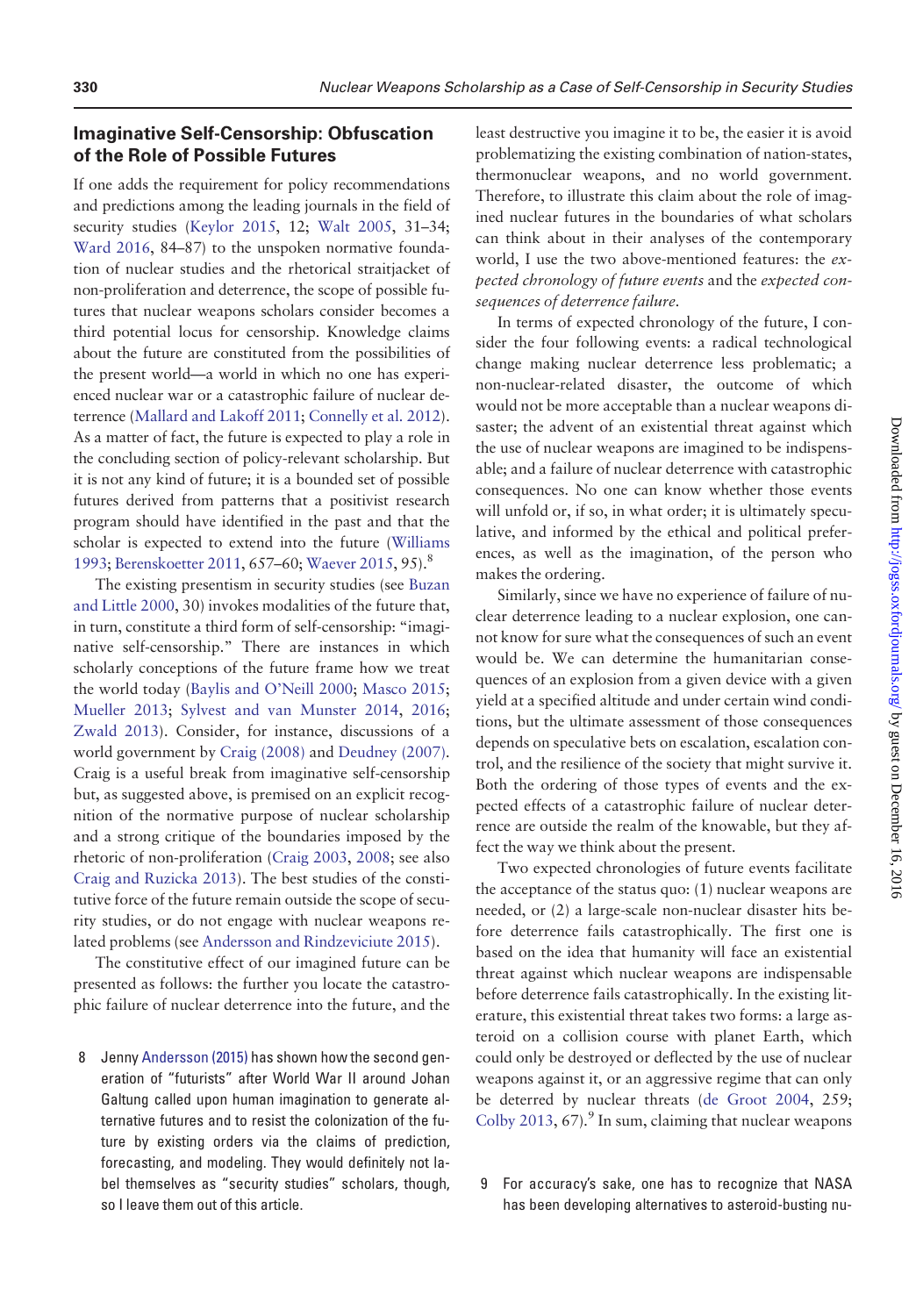are irreplaceable to face a threat that has to be addressed, and is expected to appear before a catastrophic failure of nuclear deterrence, would considerably ease the acceptance of the nuclear status quo. Similarly, a large-scale, non-nuclear, extinction-level event that is expected to happen before a catastrophic failure of nuclear deterrence will simply make the concern about an unacceptable failure of nuclear deterrence irrelevant, and the nuclear status quo more acceptable.<sup>10</sup>

The second feature of scholarly imagination of the future that has an under-recognized impact on nuclear weapons scholarship has to do with assumptions about the consequences of a failure of nuclear deterrence in terms of compared acceptability. The most optimistic of nuclear optimists may claim that nuclear deterrence will always fail in ways that do not cause catastrophic disaster. For instance, an attempted launch, resulting from an accident or a misperception, which fails due to a technological problem, is acceptable since there would be no catastrophic consequences. This is tantamount to endlessly delaying the catastrophic failure of nuclear deterrence, which in turn makes it more acceptable to limit the scholarly conversation to possible futures with nuclear weapons and a plurality of political entities.

A second position on that scale, which eases the acceptance of the nuclear status quo, assumes that nuclear weapons will be used in a limited but acceptable fashion. One scenario is the detonation of a small number of nuclear weapons, which causes limited damage and does not lead to nuclear retaliation. For instance, [Quester](#page-9-0) [\(2014,](#page-9-0) 180) argued that the deliberate use of nuclear weapons in high space for anti-ballistic purposes would not necessarily result in the death of any human beings. Anti-submarine warfare is also an example where nuclear weapons could be used in a limited and acceptable fashion, with arguably little concern over an escalation to nuclear war ([Quester 2014](#page-9-0), 180). However, recent research on the humanitarian impact of even a small nuclear war problematizes this viewpoint. Even limited nuclear war

clear weapons [\(Adams et al. 2007\)](#page-7-0). Thanks to Daniel Deudney for pointing me to this article.

10 One should note that it does not follow from this bet on the timing of disaster that one should accept the perpetuation of a nuclear status quo, simply that it would be easier. Acceptance does not follow because one might engage in a struggle for change in nuclear weapons policy while addressing the disaster expected to take place earlier, and other critiques in terms of legality, morality, and cost of nuclear weapons are not affected by this bet.

could lead to a "nuclear winter" and widespread famine. In order to perpetuate the nuclear status quo, the threshold of acceptability of casualties would need to be significantly high [\(Xia et al. 2015](#page-10-0)).

The conventionalization of nuclear weapons [\(Jervis](#page-8-0) [1984,](#page-8-0) 57) and the potential for ballistic missile defense, as an alternative to nuclear deterrence, combine the abovementioned features of an imagined nuclear future—that is, the expected chronology of future events and the expected consequences of the failure of nuclear deterrence. According to these features, the nuclear status quo is less problematic because technological change will reduce the consequences of a catastrophic failure of deterrence before it happens, and might even postpone it. Conventionalization reduces the effects of a deterrence failure, and a ballistic missile defense is expected to do so too. If a missile defense system intercepts all the warheads launched as a result of a deterrence failure, it would not only reduce the effects of a deterrence failure, but it would also postpone the potential for a catastrophy.

Both the chronology of future events and the expected consequences of catastrophic failure of nuclear weapons are beyond the realm of the knowable and affect the way scholars conceive present challenges, where nation-states, thermonuclear weapons, and no world government act as implicit boundaries of an imagined nuclear future. As such, they operate as implicit blinders and instruments of self-censorship.

### Conclusion: Countering Self-Censorship and Broadening Scholarly Responsibility

In the age of global nuclear vulnerability, the technicality, secrecy, and limited accountability that surround nuclear weapons systems demand a better understanding of the responsibility of security studies scholars in democratic societies, as individual intellectuals and as a community. In this context, self-censorship matters because of the limitations it imposes on the way scholars implicitly or explicitly think about their responsibility.

The three modalities of self-censorship identified above unduly narrow the definition of scholarly responsibility. If scholarship has to appear non-normative, to engage with nuclear weapons politics only in terms of deterrence and non-proliferation, and does not have to recognize the limiting effects of its imagined futures on the way it engages with the present, the notion of responsibility that follows from it is skewed toward accepting thermonuclear weapons, separate nation-states, and no world government. Since such a world appears as the only possible and acceptable one, all we can and need to do is manage it. In such an arrangement, scholars are primarily responsible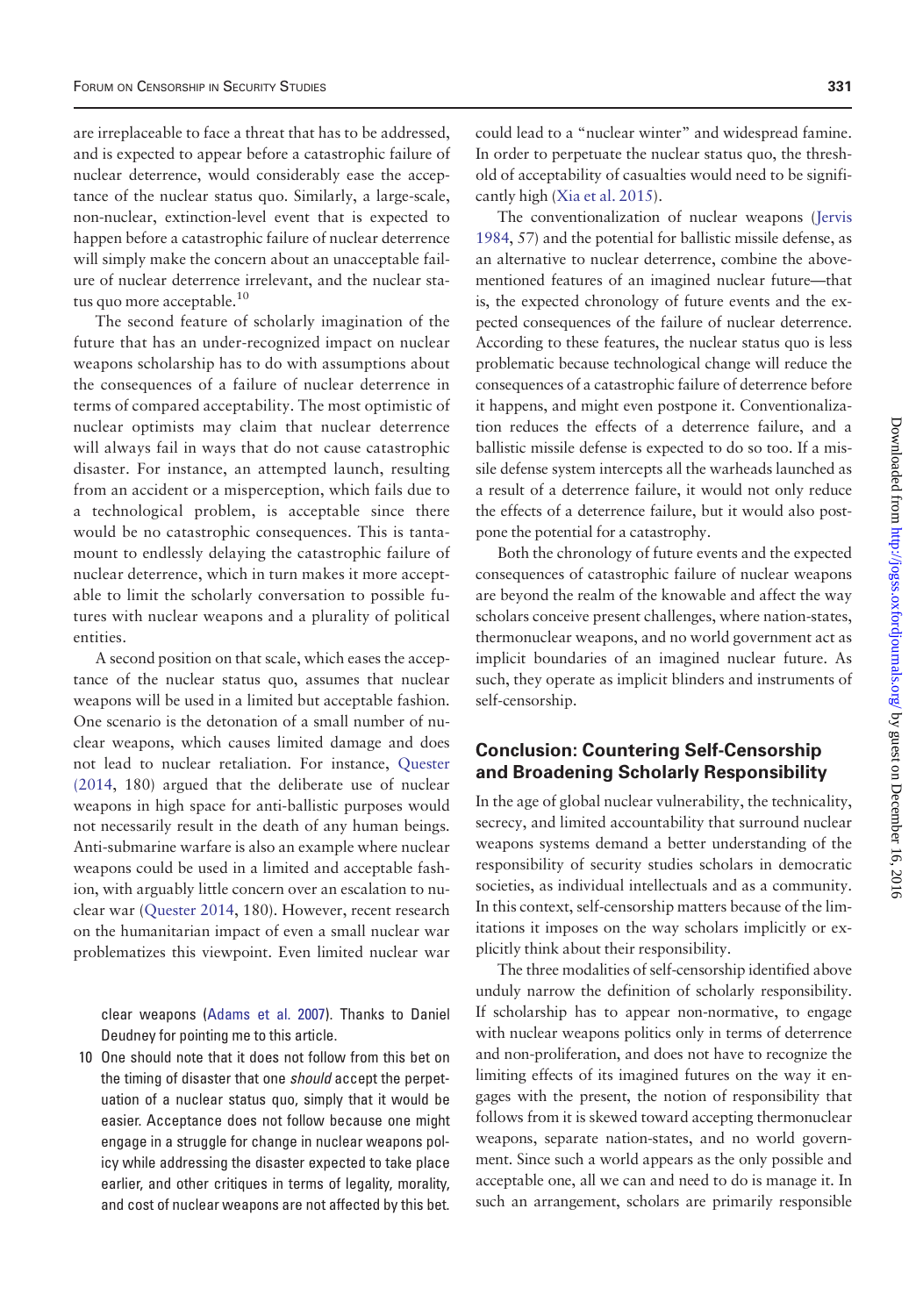vis-à-vis *managers* of the nuclear *present*, a present expected to be extended into the future.<sup>11</sup>

If those boundaries became part of the conversation, scholars would become responsible vis-à-vis citizens of a future in the making that has already started. This future involves everyone on this planet since nuclear war is an act of omnicide—potentially removing any trace of human existence. If scholars targeted these loci of self-censorship, they would not only immediately broaden the scope of their responsibilities, but they would also redefine them. If scholars were explicit about their normative commitment to some form of nuclear war avoidance, they would start being more critical about the boundaries of the futures they allow themselves to imagine. Nuclear managerialism becomes problematic once the following becomes clear: (1) the commitments to some form of nuclear war avoidance, (2) the censoring effects of the categories of non-proliferation and deterrence, and (3) the implicit assumptions made about the future that result in the illusion of postponing and containing nuclear disaster. It loses its obvious, inevitable, and seemingly apolitical character. Scholars would then have to rethink the trade-offs they make when they accept such boundaries and to imagine alternatives. The many scholars who have adopted this reflexive attitude tend to neglect the problems of nuclear weapons and should re-engage.

As suggested in the last section, the coexistence of faith in endlessly avoiding thermonuclear war with the continued practice of managerialism is premised either on the idea that extinction will take place before a nuclear weapons disaster or on one of the following forms of technological utopia: (1) the conventionalization of nuclear explosives that makes their use acceptable in a way that does not trigger escalation; (2) a technological fix for the condition of nuclear vulnerability (e.g., the shield the US Missile Defense Agency has been developing over the past five decades at a cost of billions of dollars); and (3) the faith that human misperceptions or errors will be compensated by providential technological failure, leading only to the desirable outcome of no nuclear explosion. This is where the normative imperative of nuclear war avoidance meets a democratic imperative of unearthing the implicit assumptions of managerialism and opening up possible futures beyond non-proliferation and deter-

11 This is one of the core problems of this mainly American scholarship that tends to define policy relevance as relevance to the US policymaking elites of the day on their own terms ([Pelopidas 2014](#page-9-0); [Waever 2015](#page-9-0), 91, 94–96).

rence. Policymaking elites and the general public would then gain a broader set of choices than continuing to explicitly or tacitly support policies that overstate their abilities to avoid future nuclear weapons use. The point is not to reject the possibility of speaking to the elites, but rather to emphasize the need to inform citizens and, if one speaks to elites, to do so beyond their stated needs and their terms of the debate [\(Neumann 2008;](#page-9-0) [Pelopidas](#page-9-0) [2014\)](#page-9-0).

Of course, a political community can choose to wait for an early non-nuclear disaster or a technological solution; it can even choose to wait for nuclear extinction or hope it will never happen. A strong commitment to democracy does not allow the scholar, the expert, or the public intellectual to negate those choices or delegitimize them, provided that they are based on an informed debate. Such a debate would note the cases in which humankind avoided nuclear disasters out of luck [\(Lewis](#page-8-0) [et al. 2014;](#page-8-0) [Pelopidas 2015,](#page-9-0) 14–17), the organizational features of nuclear weapons that make such complex and tightly coupled systems bound to fail in the long run ([Per](#page-9-0)[row 1999](#page-9-0); [Sagan 1993](#page-9-0), [2004](#page-9-0)), and the fallibility of the theories, judgments, and assumptions of engineers building those weapons [\(Downer 2011\)](#page-8-0). It would also mobilize the largely forgotten categories of non-offensive defense, cooperative security, and other alternatives to non-proliferation and deterrence that do not require a world government. However, if one chooses to bet neither on technology nor on the conventionalization of nuclear weapons, nor to wait for extinction with the "hope" that it will predate a large-scale nuclear disaster, scholarship has to give them a way of engaging with the coexistence of nation-states, nuclear vulnerability, and a managerial approach.<sup>12</sup>

My claims are based on an imperative of imagination that I call the "utopian imperative." Indeed, the practice of utopia as a method and imaginative process [\(Levitas](#page-8-0) [2013\)](#page-8-0), and the encouragement to spread such a practice, can "fulfill an important function in IR theory through the imagination of alternate 'better' worlds, however so conceived" [\(Brincat 2009,](#page-8-0) 582). This should be the case even if "IR theory remains reticent to re-evaluate utopianism based on its earlier rejection of the tradition by classical realism" ([Brincat 2009,](#page-8-0) 604). The argument is not that moving away from self-censorship is moving away from realism and toward utopia. Instead, it is that while non-managerial change is often portrayed as uto-

12 In that respect, the responsibility of a nuclear scholar does not depend on their actual capacity to produce policy change.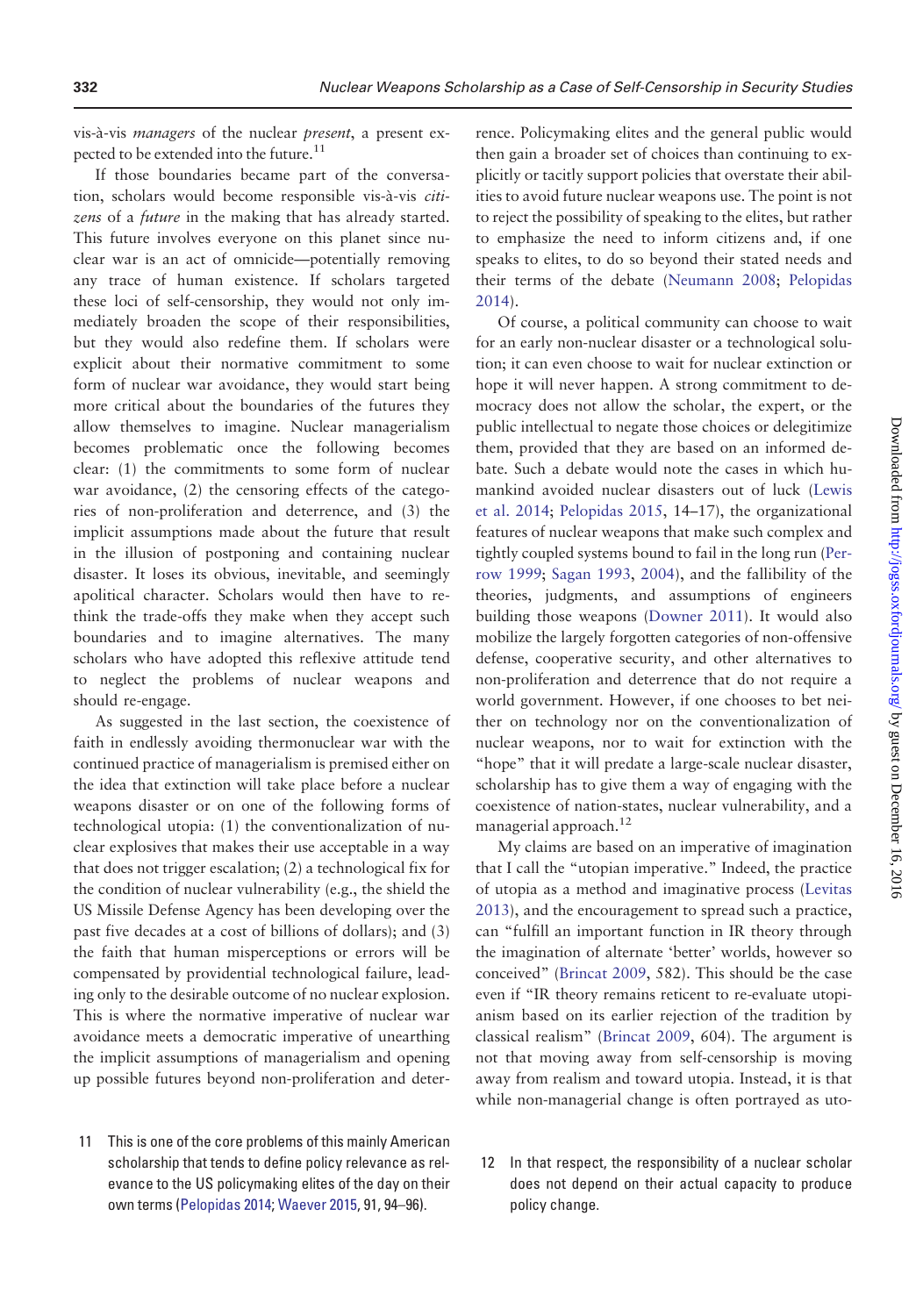<span id="page-7-0"></span>pian, continued reliance on the nuclear status quo is premised on bets on the future, which are equally utopian, even if these utopias are more dependent on technological changes [\(Pelopidas 2015,](#page-9-0) 5–8).<sup>13</sup> In that respect, utopia, as a method and an imperative, should be accepted as counter to self-censorship, as a contribution to knowledge in nuclear studies, and as a much-needed way of broadening the responsibility of scholars in democratic societies under the nuclear shadow.<sup>14</sup>

#### Acknowledgements

The author is grateful to the three anonymous reviewers for the Journal of Global Security Studies for their constructive feedback. S. M. Amadae, Daniel Deudney, Hassan Elbathimy, Matt Evangelista, Ulrich Kuhn, Roberta Mulas, Nick Ritchie, Ryan Snyder, Mark Solovey, Julien de Trouilloud de Lanversin, Anna Weichselbraun, and Zach Zwald commented over an earlier draft, and their feedback helped me improve it. Zia Mian deserves special thanks for engaging actively with several drafts. Parts of this essay have been presented at the 2013 ISA Catalytic Workshop "Nuclear Politics: Beyond Positivism," hosted by Maria Rublee; the conference on "Re-Imagining Global Nuclear Order," hosted by Andrew Hurrell at Oxford University in September 2015; and the "Stability at Low Nuclear Numbers: Alternative Framings" conference held by Judith Reppy and Catherine Kelleher at Cornell University, November 13–15, 2015. Dorothie and Marty Hellman as well as Campbell Craig have not read this essay. They should know, however, how much our conver-

- 13 The bet on the future relying on conventionalization is utopian about technological as well as political change: it assumes that the existing arsenals have been dismantled, are safely monitored, and that a rearming race will be kept under control before the conventionalization of nuclear weapons and before a catastrophic failure of nuclear deterrence.
- 14 Paradoxically, if the legacy of Kenneth Waltz had to remain front and center of security studies scholarship, that might be an invitation to rethink the democratic responsibility of scholars in line with his too-little-noticed efforts at arguing against the elitist inclination of classical realism writing for the foreign policy elites (Bessner and Guilhot 2015; [Williams 2009\).](#page-9-0) Alternatively, reclaiming Robert Gilpin as another founding father of realist thought in the 1970s and 1980s would allow us to reopen the questions of change, predictability, and possible futures ([Wolfworth 2011;](#page-9-0) [Kirschner 2015](#page-8-0), 157fn3, 160–61, 164, 178). Thanks to Zia Mian for this insight.

sations over the years were an inspiration. A University Research Fellowship from the Institute of Advanced Studies from the University of Bristol gave me time to develop this research; the global systemic risk research community and the program on science and global security (SGS) at Princeton University provided a home to complete it. My final thanks goes to the SGS family, in particular Zia and Sébastien, for providing the most welcoming, supportive, and inspiring environment I have ever been in.

#### **References**

- Abraham, Itty. 2006. "The Ambivalence of Nuclear Histories." Osiris 21(1): 49–65.
- ———. 2016. "What (Really) Makes a Country Nuclear: Insights from Non-Nuclear Southeast Asia." Critical Studies on Secur $ity 4(1): 24-41.$
- Adams, Robert B., Jonathan W. Campbell, Randall C. Hopkins, W. Scott Smith, William Arnold, Mike Baysinger, Tracie Crane, et al. 2007. "Near Earth Object (NEO) Mitigation Options Using Exploration Technologies." National Aeronautics and Space Administration; Marshall Space Flight Center. Accessed June 24, 2016, [http://ntrs.nasa.gov/archive/nasa/casi.](http://ntrs.nasa.gov/archive/nasa/casi.ntrs.nasa.gov/20070019778.pdf) [ntrs.nasa.gov/20070019778.pdf.](http://ntrs.nasa.gov/archive/nasa/casi.ntrs.nasa.gov/20070019778.pdf)
- Andersson, Jenny. 2015. "Midwives of the Future. Futurism, Future Studies and the Shaping of the Global Imagination." In The Struggle for the Long-Term in Transnational Science and Politics. Forging the Future, edited by Jenny Andersson and Egle Rindzeviciute, 16–37. London: Routledge.
- Andersson, Jenny, and Egle Rindzeviciute. 2015. The Struggle for the Long-Term in Transnational Science and Politics. Forging the Future. London: Routledge.
- Arbatov, Alexei. 2012. "The Dialectics of Nuclear Disarmament and Nonproliferation." In Nuclear Reset: Arms Reduction and Nonproliferation, edited by Alexei Arbatov, Vladimir Dvorkin, and Natalia Bubnova, 349–62. Moscow: Carnegie Moscow Center.
- Avery, John. 2012. "Flaws in the Concept of Nuclear Deterrence." Cadmus 1(4): 87–92.
- Baylis, John, and Robert O'Neill. 2000. Alternative Nuclear Futures: The Role of Nuclear Weapons in the Post–Cold War World. Oxford: Oxford University Press.
- Berenskoetter, Felix. 2011. "Reclaiming the Vision Thing: Constructivists as Students of the Future." International Studies Quarterly 55(3): 647–68.
- Bessner, Daniel, and Nicolas Guilhot. 2015. "How Realism Waltzed Off: Liberalism and Decisionmaking in Kenneth Waltz's Neorealism." International Security 40(2): 87–118.
- Bin, Li. 2015. "China and Global Nuclear Arms Control and Disarmament." In The War That Must Never Be Fought, edited by George Shultz and James Goodby, 5–55. Stanford, CA: Hoover Press. 355–376.
- Booth, Ken, and Nicholas Wheeler. 1992. "Beyond Nuclearism." In Security Without Nuclear Weapons, edited by Regina Cowen Karp, 21–55. Oxford: Oxford University Press.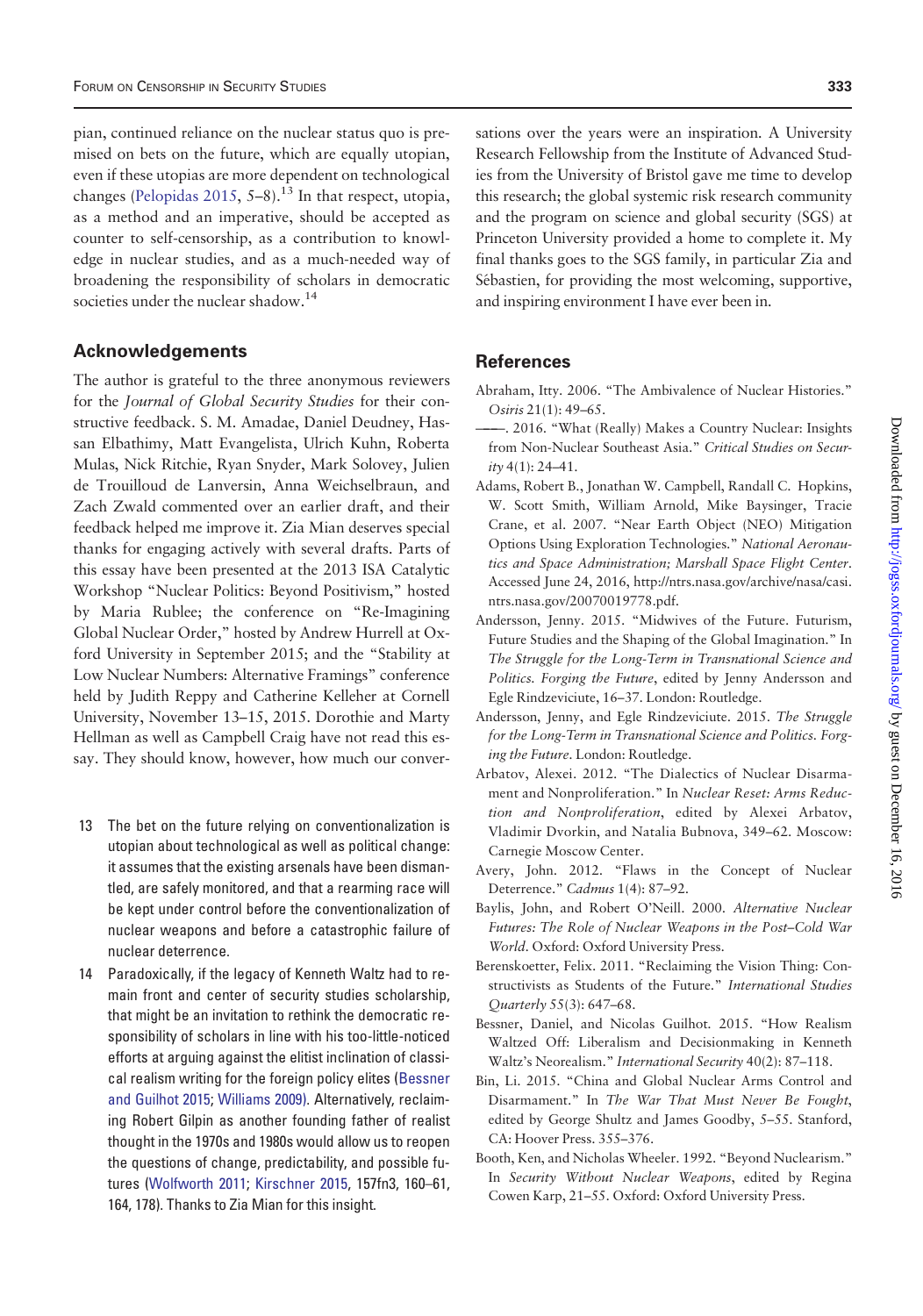<span id="page-8-0"></span>Born, Hans, Bates Gill, and Heiner Hânggi, eds. 2010. Governing the Bomb: Civilian Control and Democratic Accountability of Nuclear Weapons. Oxford: Oxford University Press.

- Brincat, Shannon. 2009. "Reclaiming the Utopian Imaginary in IR Theory." Review of International Studies 35(3): 581–609.
- Burke, Anthony. 2009. "Nuclear Reason: At the Limits of Strategy." International Relations 23(4): 506–29.
- -. 2016a. "Nuclear politics: beyond positivism." Critical Studies on Security 4(1): 1–5.
- ———. 2016b. "Nuclear Time: Temporal Metaphors of the Nuclear Present." Critical Studies on Security 4(1): 73–90.
- Burke, Anthony. 2016a. "Nuclear politics: beyond positivism." Critical Studies on Security 4(1): 1–5.
- Burr, William, ed. 2001. "First Strike Options and the Berlin Crisis, September 1961." National Security Archive Electronic Briefing Book 56. Accessed July 7, 2016, [http://nsarchive.gwu.](http://nsarchive.gwu.edu/NSAEBB/NSAEBB56/) [edu/NSAEBB/NSAEBB56/](http://nsarchive.gwu.edu/NSAEBB/NSAEBB56/).
- Buzan, Barry, and Lene Hansen. 2009. The Evolution of International Security Studies. Cambridge: Cambridge University Press.
- Buzan, Barry, and Richard Little. 2000. International Systems in World History. Oxford: Oxford University Press.
- Cillessen, Bret J. 1998. "Embracing the Bomb: Ethics, Morality, and Nuclear Deterrence in the US Air Force, 1945–1955." Journal of Strategic Studies 21(1): 96–134.
- Cohen, Avner. 2010. The Worst-Kept Secret: Israel's Bargain with the Bomb. New York: Columbia University Press.
- Colby, Elbridge. 2013. "Why Nuclear Deterrence Is Still Relevant." In Thinking About Deterrence, edited by Adam Lowther, 51–73. Maxwell: Air University Press.
- Connelly, Matthew, Matt Fay, Giulia Ferrini, Micki Kaufman, Will Leonard, Harrison Monsky, Ryan Musto, Taunton Paine, Nicholas Standish, and Lydia Walker. 2012. "'General, I Have Fought Just as Many Nuclear Wars as You Have': Forecasts, Future Scenarios, and the Politics of Armageddon." American History Review 117(5): 1431–60.
- Craig, Campbell. 2003. Glimmer of a New Leviathan: Total War in the Realism of Niebuhr, Morgenthau and Waltz. New York: Columbia University Press.
- -. 2008. "The Resurgent Idea of World Government." Ethics & International Affairs 22(2): 133–42.
- Craig, Campbell, and Jan Ruzicka. 2013. "The Nonproliferation Complex." Ethics & International Affairs 27(3): 329–48.
- Cox, Robert W. 1987. "Social Forces, States and World Orders: Beyond International Relations Theory." Millennium - Journal of International Studies 10(2): 126–55.
- de Groot, Gerard. 2004. The Bomb; A Life. Cambridge, MA: Harvard University Press.
- Deudney, Daniel. 2007. Bounding Power: Republican Security Theory from the Polis to the Global Village. Princeton, NJ: Princeton University Press.
- Douglas, Heather. 2009. Science, Policy and the Value-Free Ideal. Pittsburgh: University of Pittsburgh Press.
- Downer, John. 2011. "'737-Cabriolet': The Limits of Knowledge and the Sociology of Inevitable Failure." American Journal of Sociology 117(3): 725–62.
- Feiveson, Harold, Alexander Glaser, Zia Mian, and Frank von Hippel. 2014. Unmaking the Bomb. A Fissile Material Approach to Nuclear Disarmament and Nonproliferation. Boston: MIT Press.
- Gallois, Pierre-Marie. 1961. The Balance of Terror: Strategy for the Nuclear Age. Boston: Houghton Mifflin.
- Gavin, Francis. 2012. "Policy, History and the Ivory Tower–Policy Gap in the Nuclear Proliferation Debate." Journal of Strategic Studies 35(4): 573–600.
- Goldstein, Lyle. 2006. Preventive Attack and Weapons of Mass Destruction: A Comparative Historical Analysis. Stanford: Stanford University Press.
- Hecht, Gabrielle. 2006. "Nuclear Ontologies." Constellations 13(3): 320–31.
- Jervis, Robert. 1984. The Illogic of American Nuclear Strategy. Ithaca, NY: Cornell University Press.
- Kahn, Hermann. [1960] 2010. On Thermonuclear War. New Brunswick, NJ: Princeton University Press. Reprint, London: Transaction Publishers.
- Keylor, William. 2015. "The Problems and Prospects of Diplomatic/International History." H-Diplo 126. Accessed June 24, 2016, [http://tiny.cc/E126.](http://tiny.cc/E126)
- Kirschner, Jonathan. 2015. "The Economic Sins of Modern IR Theory and the Classical Realist Alternative." World Politics 67 (1): 155–183.
- Knopf, Jeffrey. 2002. "Recasting the Proliferation Optimism-Pessimism Debate." Security Studies 12(1): 41–96.
- Knopf, Jeffrey 2009. "Three Items in One: Deterrence as a Concept, a Research Program and a Political Issue." In Complex Deterrence. Strategy in the Global Age, edited by T. V. Paul, Patrick Morgan, and James Wirtz, 31–56. Chicago: University of Chicago Press.
- Kroenig, Matthew. 2009. "Beyond Optimism and Pessimism: The Differential Effects of Proliferation." Working Paper, Managing the Atom Program. Cambridge, MA: Harvard University Press.
- Larsen, Jeffrey, and Kartchner Kerr, eds. 2014. On Limited Nuclear War in the 21st Century. Palo Alto, CA: Stanford University Press.
- Levitas, Ruth. 2013. Utopia as Method: The Imaginary Reconstruction of Society. Basingstoke: Palgrave.
- Lewis, Patricia, Heather Williams, Benoît Pelopidas, and Sasan Aghlani. 2014. "Too Close for Comfort: Cases of New Nuclear Use and Options for Policy." Chatham House Report. London: Royal Institute of International Affairs.
- Mallard, Grégoire, and George Lakoff. 2011. "How Claims to Know the Future Are Used to Understand the Present: Techniques of Prospection in the Field of National Security." In Social Knowledge in the Making, edited by Charles Camic, Neil Gross, and Michèle Lamont, 339-77. Chicago: University of Chicago Press.
- Masco, Joseph. 2015. "Nuclear Pasts; Nuclear Futures, or Disarming through Rebuilding." Critical Studies on Security 3(3): 308–12.
- McAllister, James, and Diane, Labrosse, eds. 2014. "What We Talk About When We Talk About Nuclear Weapons."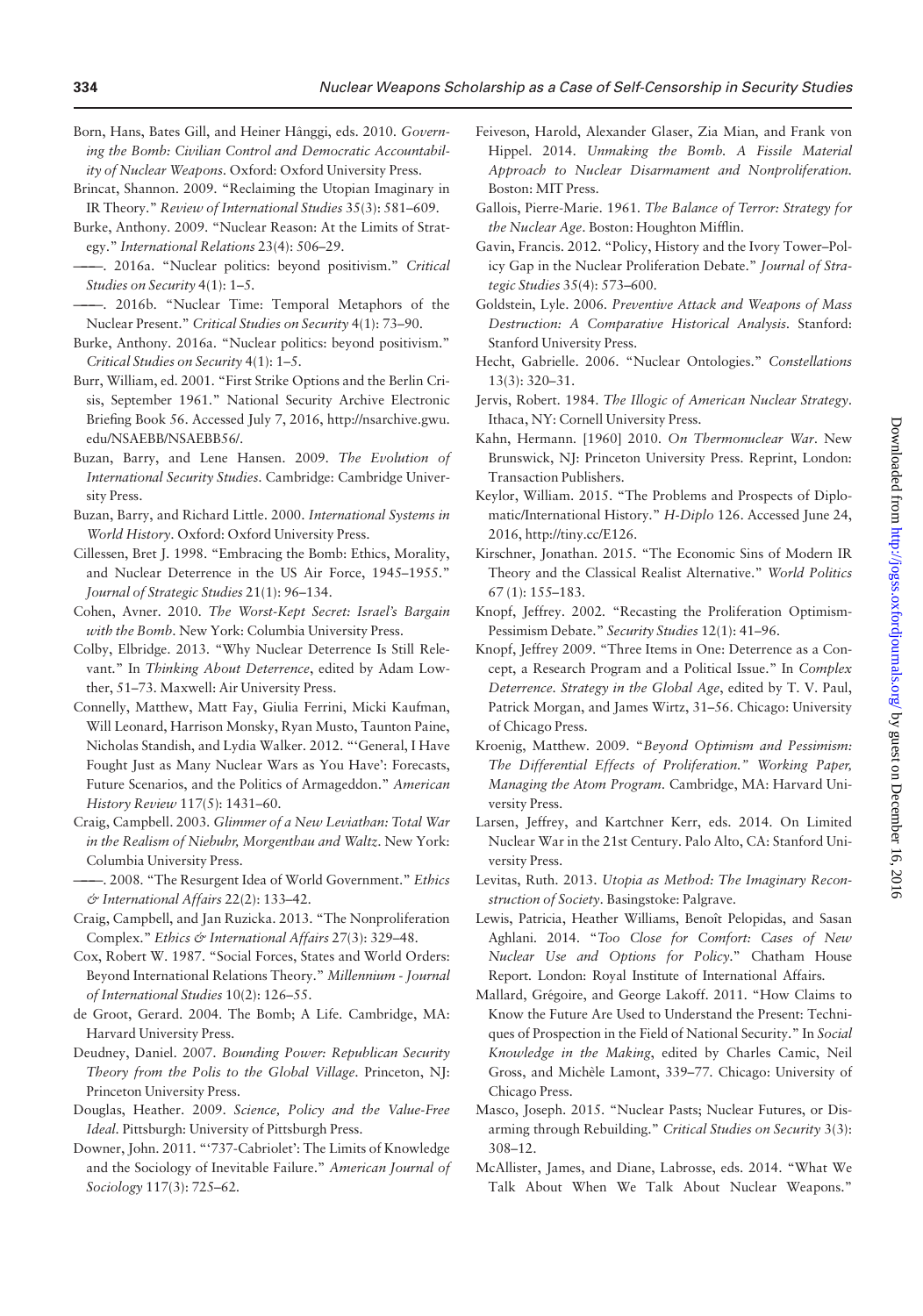<span id="page-9-0"></span>H-Diplo/ISSS. Accessed June 24, 2016, [https://issforum.org/](https://issforum.org/ISSF/PDF/ISSF-Forum-2.pdf) [ISSF/PDF/ISSF-Forum-2.pdf](https://issforum.org/ISSF/PDF/ISSF-Forum-2.pdf).

- MccGwire, Michael. 1985. "Deterrence: The Problem Not the Solution." International Affairs 62(1): 55–70.
- -. 2006. "Nuclear Deterrence." International Affairs 82(4): 771–84.
- Mecklin, John. 2015. "Disarm and Modernize." Foreign Policy, March 24. Accessed on June 24, 2016, [http://foreignpolicy.](http://foreignpolicy.com/2015/03/24/disarm- and-modernize- nuclear-weaponswarheads/) [com/2015/03/24/disarm- and-modernize- nuclear-weapons-war](http://foreignpolicy.com/2015/03/24/disarm- and-modernize- nuclear-weaponswarheads/) [heads/](http://foreignpolicy.com/2015/03/24/disarm- and-modernize- nuclear-weaponswarheads/).
- Morgenthau, Hans. 1948. Politics Among Nations; The Struggle for Power and Peace. New York: Alfred A. Knopf.
- Mueller, Harald. 2013. "Icons Off the Mark: Waltz and Schelling on a Perpetual Brave Nuclear World." Nonproliferation Review 20(3): 545–65.
- Mueller, John. 1988. "The Essential Irrelevance of Nuclear Weapons: Stability in the Postwar World." International Security 13(2): 55–79.
- Mutimer, David. 2000. The Weapons State: Proliferation and the Framing of Security. Boulder: Lynne Rienner.
- Neumann, Iver. 2008. "The Responsible Intellectual: Adviser and Critic." International Studies Review 10: 174–77.
- Oren, Ido. 2003. Our Enemies and US: America's Rivalries in the Making of Political Science. Ithaca, NY: Cornell University Press.
- Pelopidas, Benoît. 2011. "The Oracles of Proliferation: How Experts Maintained a Biased Historical Reading That Limits Policy Innovation." Nonproliferation Review 18(1): 297–314.
- ———. 2014. "Nuclear Scholarship for Whom? Rethinking Policy Relevance and the Responsibility of Nuclear Scholars." H-Diplo. Accessed June 24, 2016, [https://networks.h-net.org/](https://networks.h-net.org/node/28443/discussions/32070/%E2%80%9Cwhat-we-do-and-why-it-matters-response-fks%E2%80%9D-response-h-diploissf#reply-36400) [node/28443/discussions/32070/](https://networks.h-net.org/node/28443/discussions/32070/%E2%80%9Cwhat-we-do-and-why-it-matters-response-fks%E2%80%9D-response-h-diploissf#reply-36400)%[E2%80](https://networks.h-net.org/node/28443/discussions/32070/%E2%80%9Cwhat-we-do-and-why-it-matters-response-fks%E2%80%9D-response-h-diploissf#reply-36400)%[9Cwhat-we-do](https://networks.h-net.org/node/28443/discussions/32070/%E2%80%9Cwhat-we-do-and-why-it-matters-response-fks%E2%80%9D-response-h-diploissf#reply-36400)[and-why-it-matters-response-fks](https://networks.h-net.org/node/28443/discussions/32070/%E2%80%9Cwhat-we-do-and-why-it-matters-response-fks%E2%80%9D-response-h-diploissf#reply-36400)%[E2%80](https://networks.h-net.org/node/28443/discussions/32070/%E2%80%9Cwhat-we-do-and-why-it-matters-response-fks%E2%80%9D-response-h-diploissf#reply-36400)%[9D-response-h](https://networks.h-net.org/node/28443/discussions/32070/%E2%80%9Cwhat-we-do-and-why-it-matters-response-fks%E2%80%9D-response-h-diploissf#reply-36400)[diploissf#reply-36400](https://networks.h-net.org/node/28443/discussions/32070/%E2%80%9Cwhat-we-do-and-why-it-matters-response-fks%E2%80%9D-response-h-diploissf#reply-36400).
- Pelopidas, Benoît.. 2015. "A Bet Portrayed as a Certainty: Reassessing the Added Deterrent Value of Nuclear Weapons." In The War That Must Never Be Fought, edited by George Shultz and James Goodby, 5–55. Stanford, CA: Hoover Press.
- Peoples, Columba. 2016. "Redemption and Nutopia: The Scope of Nuclear Critique in International Studies." Millennium 44(2): 216–35.
- Perrow, Charles. 1999. Normal Accidents. Living with High Risk Technologies. Princeton, NJ: Princeton University Press.
- Perkins, Ray Jr. 1994. "Bertrand Russell and Preventive War." Russell: Journal of the Bertrand Russell Archives 14: 135–53.
- Quester, George. 2014. "The End of the Nuclear Taboo?" In On Limited Nuclear War in the Twenty-First Century, edited by Jeffrey Larsen and Kerry Kartchner, 172–91. Stanford, CA: Stanford University Press.
- Ritchie, Nick. 2009. "Deterrence Dogma? Challenging the Relevance of British Nuclear Weapons." International Affairs 85(1): 81–98.
- ———. 2012. A Nuclear-Weapons Free World? Britain, Trident and the Challenges Ahead. Basingstoke: Palgrave.
- ———. 2013. "Valuing and Devaluing Nuclear Weapons." Contemporary Security Policy 34(1): 146–73.
- Robinson, Todd. 2015. "What Do We Mean by Nuclear Proliferation?" Nonproliferation Review 22(1): 53–70.
- Rosenberg, David Alan, and Steven T. Ross, eds. 1990. America's Plans for War Against the Soviet Union, 1945–1950. New York: Garland Publications.
- Sagan, Scott. 1993. The Limits of Safety: Organizations, Accidents and Nuclear Weapons. Princeton, NJ: Princeton University Press.
- ———. 2004. "The Problem of Redundancy Problem: Why More Nuclear Security Forces May Produce Less Nuclear Security." Risk Analysis 24(4): 935–46.
- Shultz, George. 2015. "Preface." In The War That Must Never Be Fought, edited by George Shultz and James Goodby, i–xv. Stanford, CA: Hoover Press.
- Steele, Brent, and Jack Amoureux. 2016. Reflexivity and International Relations: Positionality, Critique and Practice. London: Routledge.
- Sylvest, Casper, and Rens van Munster. 2014. "Reclaiming Nuclear Politics? Nuclear Realism, the H-Bomb and Globality." Security Dialogue 45(6): 530–47.
- ———. 2016. Nuclear Realism: Global Political Thought during the Thermonuclear Revolution. London: Routledge.
- Trachtenberg, Marc. 1991. History and Strategy. Princeton, NJ: Princeton University Press.
- Waever, Ole. 2015. "The History and Social Structure of Security Studies as a Practico-Academic Field." In Security Expertise. Practice, Power, Responsibility, edited by Christian Bueger and Trine Villumsen-Berling, 76–106. London: Routledge.
- Walt, Stephen. 2005. "The Relationship between Theory and Policy in International Relations." Annual Review of Political Science 8: 23–48.
- Waltz, Kenneth. 1981. "The Spread of Nuclear Weapons: More May Be Better." Adelphi Paper 171. London: International Institute for Strategic Studies.
- Ward, Michael. 2016. "Can We Predict Politics? Toward What End?" Journal of Global Security Studies 1(1): 80–91.
- Williams, Michael. 1993. "Neo-Realism and the Future of Strategy." Review of International Studies 19(2): 103–21.
- ———. 2009. "Waltz, Realism and Democracy." International Relations 23(3): 328–40.
- Wilson, Ward. 2008. "The Myth of Nuclear Deterrence." Nonproliferation Review 15(3): 421–39.
- ———. 2012. "Continuing to Question the Reliability of Nuclear Deterrence." Nonproliferation Review 19(1): 69–74.
- Wirtz, James. 2014. "Limited Nuclear War Reconsidered." In On Limited Nuclear War in the Twenty-First Century, edited by Jeffrey Larsen and Kerry Kartchner, 263–71. Stanford, CA: Stanford University Press.
- Wolfworth, William. 2011. "Gilpinian Realism and International Relations." International Relations 25(4): 499–511.